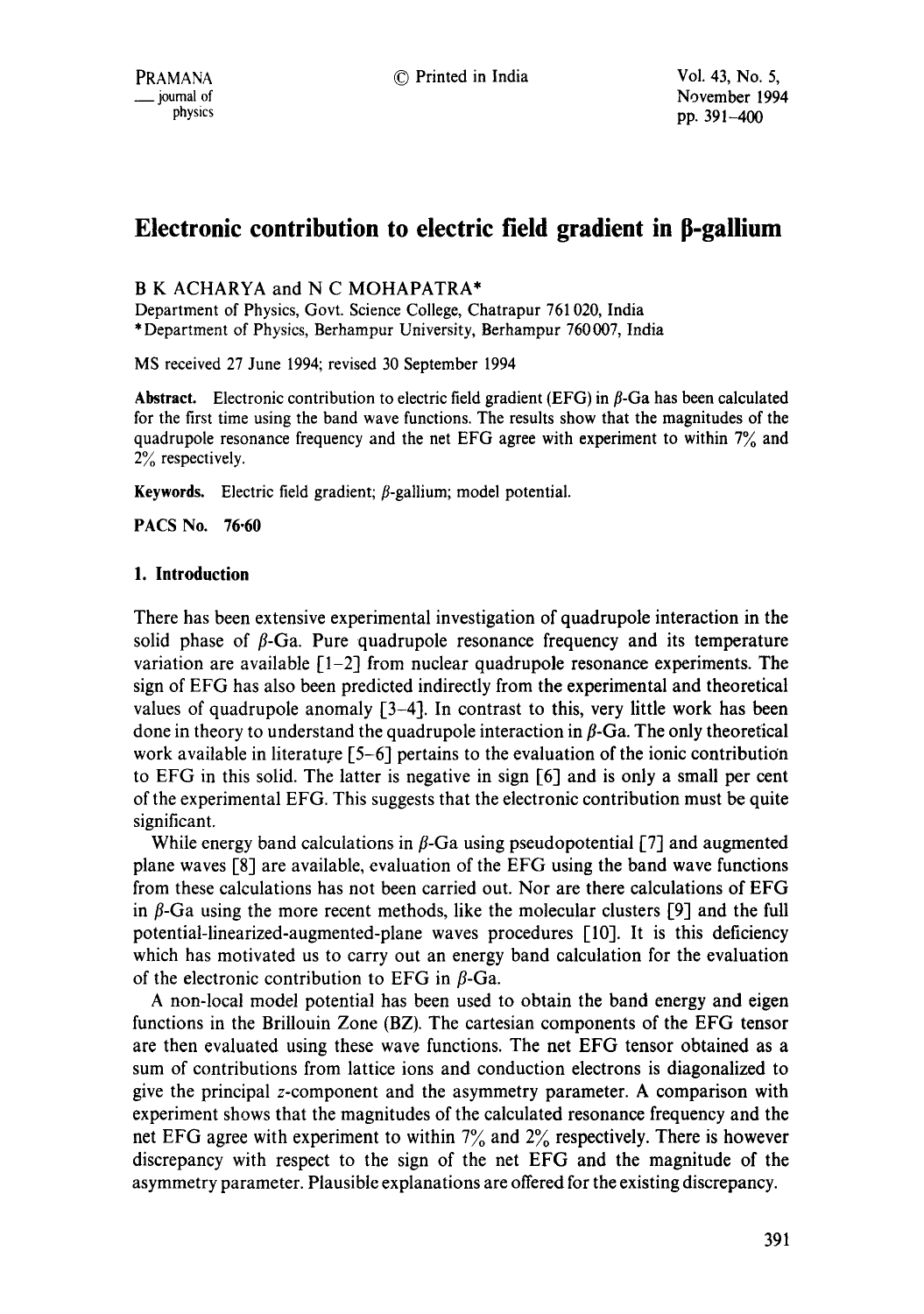The paper is organized as follows. In §2, the theory of electric quadrupole interaction in  $\beta$ -Ga is briefly described. Results and discussions are presented in §3. Section 4 summarizes the conclusions.

# **2. Theory**

The study of crystal structure of  $\beta$ -Ga [11] reveals that its unit cell is monoclinic and contains four atoms. The primitive cell, on the other hand, contains two atoms per cell. The lattice parameters [6] at 248 K are,  $a = 2.766 \text{ Å}$ ,  $b = 8.053 \text{ Å}$ ,  $c = 3.332 \text{ Å}$ and  $\beta = 92^{\circ}03'$ . For evaluating the components of EFG tensor, cartesian axes are set up such that the y and z axes are respectively in the directions of **b** and **c** crystal axes. The x-axis is then fixed from the requirement that  $x, y, z$  form a right-handed system. The symmetry of the crystal lattice combined with the above mentioned choice of cartesian axes predicts zero value for the cartesian components,  $q_{xx}$  and  $q_{yz}$ of the EFG tensor. This leaves only  $q_{xx}$ ,  $q_{zz}$  and  $q_{xz}$  components of the traceless symmetric tensor to be determined. The lattice-ion contribution to these components, evaluated in the point-ion approximation, are taken from the work of Lodge [6] after making certain modifications which are described later. Atomic units (au), where  $e^2 = 2$ ,  $\hbar = 1$  and  $m = 1/2$  have been used throughout in the calculation unless stated otherwise.

For the electronic contribution to EFG an energy band calculation has been carried out using a non-local model potential [12]. The band energies  $E_n(\mathbf{k})$  and the eigen functions are obtained as solution of the secular equation,

$$
|H_{\mathbf{k} + \mathbf{K}, \mathbf{k} + \mathbf{K}'} - E_n(\mathbf{k}) \delta_{\mathbf{K}\mathbf{K}'}| = 0,\tag{1}
$$

where the matrix element of the model Hamiltonian  $H$  in a plane wave basis is given by

$$
H_{\mathbf{k}+\mathbf{K},\mathbf{k}+\mathbf{K}'} = |\mathbf{k}+\mathbf{K}|^2 \delta_{\mathbf{K}\mathbf{K}} + V(\mathbf{k}+\mathbf{K},\mathbf{k}+\mathbf{K}'). \tag{2}
$$

The second term in (2) is the Fourier transform of the non-local model potential, k and K are the wave vector in the *BZ* and the reciprocal lattice vector respectively. The model wave function  $\chi$ , expanded in a plane wave basis with coefficients  $C_n(k, K)$ determined variationally is written as

$$
\chi_n(\mathbf{k}, \mathbf{r}) = \sum_{\mathbf{k}} C_n(\mathbf{k}, \mathbf{K}) \mathbf{PW}(\mathbf{k} + \mathbf{K}, \mathbf{r})
$$
 (3)

where PW is the normalized plane wave,

$$
PW(\mathbf{k} + \mathbf{K}, \mathbf{r}) = \frac{1}{\sqrt{N\Omega}} \exp(i(\mathbf{k} + \mathbf{K}) \cdot \mathbf{r})
$$
 (4)

with N and  $\Omega$  being the number of atoms in the solid and the volume per atom respectively.

By orthogonalizing  $\chi_n$  to the crystal core states, each of which is represented by a single tight-binding function  $\phi_j$ , the band wave function  $\Psi_n$  is obtained as

$$
\Psi_n(\mathbf{k}, \mathbf{r}) = \sum_{\mathbf{K}} C_n(\mathbf{k}, \mathbf{K}) \left[ P \mathbf{W}(\mathbf{k} + \mathbf{K}, \mathbf{r}) - \sum_j \langle \phi_j(\mathbf{k}) | P \mathbf{W}(\mathbf{k} + \mathbf{K}) \rangle \phi_j(\mathbf{k}, \mathbf{r}) \right]
$$
(5)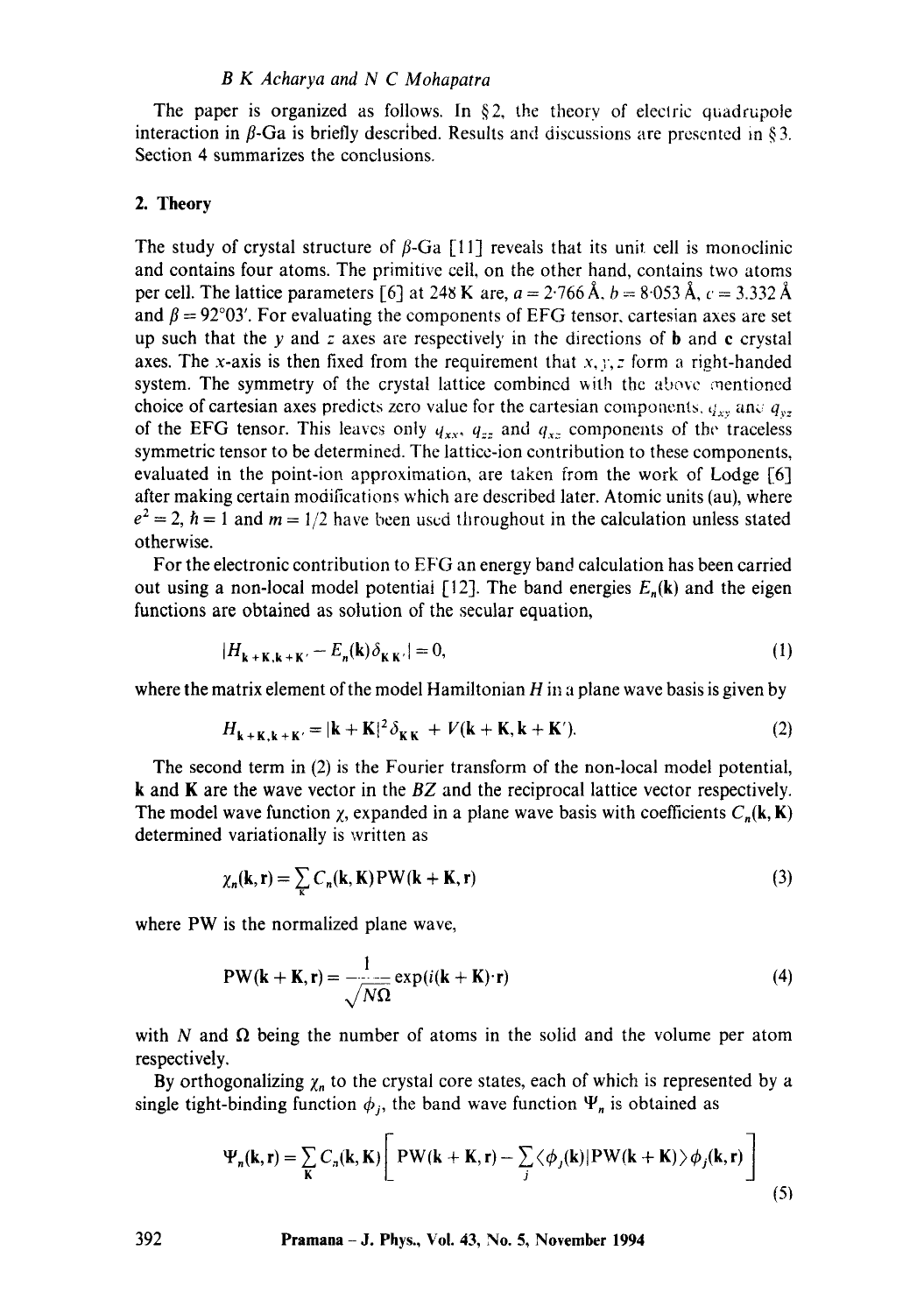The tight binding function for the *j*th core state is defined by

$$
\phi_j(\mathbf{k}, \mathbf{r}) = \frac{1}{\sqrt{N}} \sum_{\mu} \exp(i\mathbf{k} \cdot \mathbf{R}_{\mu}) u_j(\mathbf{r} - \mathbf{R}_{\mu}),
$$
\n(6)

where  $\mathbf{R}_{\mu}$  is the direct lattice vector and  $u_j$  is the jth atomic core function.

The cartesian components of EFG tensor due to the band electrons may be evaluated using the standard [13] relation,

$$
q_{ij} = -\sum_{n,k} \int \Psi_n^*(\mathbf{k}, \mathbf{r}) \frac{\hat{q}_{ij}}{r^3} \Psi_n(\mathbf{k}, \mathbf{r}) \left[1 - \gamma(r)\right] d^3 r,\tag{7}
$$

where  $\gamma(r)$  is the radially dependent antishielding factor [14],  $\hat{q}_{ij}$  is the angular operator of the *ij-component* of the EFG tensor. The sum in (7) is taken over all the occupied bands n at the k points in the *BZ* and the negative sign is due to the negative charge on electron. The angular operators  $\hat{q}_{xx}$ ,  $\hat{q}_{zz}$  and  $\hat{q}_{xz}$ , for example, are given [6] by

$$
\hat{q}_{xx} = 3\sin^2\theta\cos^2\phi - 1
$$
  
\n
$$
\hat{q}_{zz} = 3\cos^2\theta - 1
$$
  
\n
$$
\hat{q}_{xz} = 3\sin\theta\cos\theta\cos\phi,
$$
\n(8)

where  $\theta$ ,  $\phi$  are the polar angles of the radius vector **r** measured from the nucleus in question.

Using (5). (6) and (8) in (7) and carrying out a considerable amount of simplification, we finally obtain

$$
q_{xx} = \frac{32\pi}{\Omega} \sum_{\mathbf{k}} \omega_{\mathbf{k}} \sum_{\ell} \sum_{\mathbf{K} > \mathbf{K}'} C_{\ell}(\mathbf{k}, \mathbf{K}) C_{\ell}(\mathbf{k}, \mathbf{K}') S(\mathbf{K} - \mathbf{K}') D(|\mathbf{K}' - \mathbf{K}|)
$$
  
\n
$$
\times \left\{ \left( \frac{6\pi}{5} \right)^{1/2} (Y_{22}(\mathbf{K}' - \mathbf{K}) + Y_{22}^{*}(\mathbf{K}' - \mathbf{K})) - \left( \frac{4\pi}{5} \right)^{1/2} Y_{20}(\mathbf{K}' - \mathbf{K}) \right\}
$$
  
\n
$$
- \frac{64\pi^{2}}{\Omega} \sum_{\mathbf{k}} \omega_{\mathbf{k}} \sum_{\ell} \sum_{\mathbf{K}, \mathbf{K}': n_{11}n_{1}n_{22}n_{2}} C_{\ell}(\mathbf{k}, \mathbf{K}) C_{\ell}(\mathbf{k}, \mathbf{K}')(i)^{1/2-1_{1}}
$$
  
\n
$$
\times Y_{l_{1}m_{1}}(\mathbf{k} + \mathbf{K}) Y_{l_{2}m_{2}}^{*}(\mathbf{k} + \mathbf{K}') I(|\mathbf{k} + \mathbf{K}|, n_{1}l_{1}) I(|\mathbf{k} + \mathbf{K}'|, n_{2}l_{2})
$$
  
\n
$$
\times S(\mathbf{K}) S(\mathbf{K}') F(n_{1}l_{1}, n_{2}l_{2}) \left\{ \left( \frac{6\pi}{5} \right)^{1/2} (\langle l_{1}m_{1}|22|l_{2}m_{2} \rangle \right\}
$$
  
\n
$$
+ \frac{128\pi^{2}}{\Omega} \text{Re} \left( \sum_{\mathbf{k}} \omega_{\mathbf{k}} \sum_{\ell} \sum_{\mathbf{K}, \mathbf{K}'} C_{\ell}(\mathbf{k}, \mathbf{K}') \sum_{\ell} (l)^{l_{1}}
$$
  
\n
$$
\times Y_{l_{1}m_{1}}^{*}(\mathbf{k} + \mathbf{K}') I(|\mathbf{k} + \mathbf{K}'|, n_{1}l_{1}) S(\mathbf{K}) S(\mathbf{K}') \sum_{l' m'} (-i)^{l'}
$$
  
\n

**Pramana - J. Phys., Vol. 43, No. 5, November 1994** 393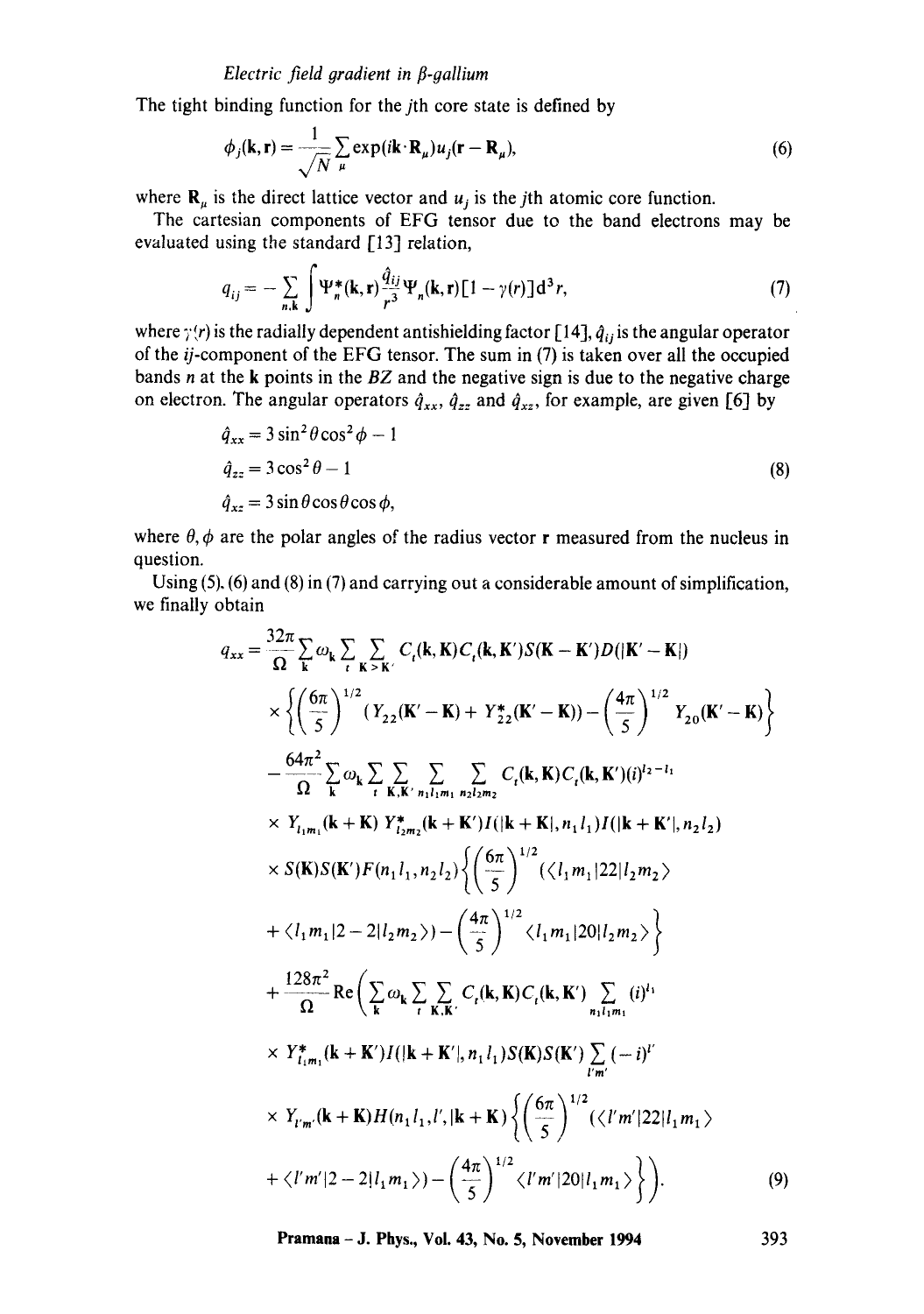$$
q_{zz} = \frac{32\pi}{\Omega} \sum_{\mathbf{k}} \omega_{\mathbf{k}} \sum_{\iota} \sum_{\mathbf{K} > \mathbf{K}'} C_{\iota}(\mathbf{k}, \mathbf{K}) C_{\iota}(\mathbf{k}, \mathbf{K}') S(\mathbf{K} - \mathbf{K}') D(|\mathbf{K}' - \mathbf{K}|) \left(\frac{16\pi}{5}\right)^{1/2}
$$
  
\n
$$
\times Y_{20}(\mathbf{K}' - \mathbf{K}) - \frac{64\pi^2}{\Omega} \sum_{\mathbf{k}} \omega_{\mathbf{k}} \sum_{\iota} \sum_{\mathbf{K}, \mathbf{K}' \ n_1 l_1 m_1 n_2 l_2 m_2} \sum_{\iota} C_{\iota}(\mathbf{k}, \mathbf{K}) C_{\iota}(\mathbf{k}, \mathbf{K}') (i)^{l_2 - l_1}
$$
  
\n
$$
\times Y_{l_1 m_1}(\mathbf{k} + \mathbf{K}) Y_{l_2 m_2}^*(\mathbf{k} + \mathbf{K}') I(|\mathbf{k} + \mathbf{K}|, n_1 l_1) I(|\mathbf{k} + \mathbf{K}'|, n_2 l_2)
$$
  
\n
$$
\times S(\mathbf{K}) S(\mathbf{K}') F(n_1 l_1, n_2 l_2) \left(\frac{16\pi}{5}\right)^{1/2} \langle l_1 m_1 | 20 | l_2 m_2 \rangle
$$
  
\n
$$
+ \frac{128\pi^2}{\Omega} \text{Re} \left(\sum_{\mathbf{k}} \omega_{\mathbf{k}} \sum_{\iota} \sum_{\mathbf{K}, \mathbf{K}'} C_{\iota}(\mathbf{k}, \mathbf{K}) C_{\iota}(\mathbf{k}, \mathbf{K}') S(\mathbf{K}) S(\mathbf{K}')
$$
  
\n
$$
\sum_{n_1 l_1 m_1} (i)^{l_1} Y_{l_1 m_1}^*(\mathbf{k} + \mathbf{K}) I(|\mathbf{k} + \mathbf{K}'|, n_1 l_1) \sum_{\iota' m'} (-i)^{\iota'} Y_{\iota' m'}(\mathbf{k} + \mathbf{K})
$$
  
\n
$$
\times H(n_1 l_1, l', |\mathbf{k} + \mathbf{K}|) \left(\frac{16\pi}{5}\
$$

and

$$
q_{xz} = -\frac{32\pi}{\Omega} \sum_{\mathbf{k}} \omega_{\mathbf{k}} \sum_{\mathbf{r}} \sum_{\mathbf{K} \leq \mathbf{K}'} C_{\mathbf{r}}(\mathbf{k}, \mathbf{K}) C_{\mathbf{t}}(\mathbf{k}, \mathbf{K}') S(\mathbf{K} - \mathbf{K}') D(|\mathbf{K}' - \mathbf{K}|)
$$
  
\n
$$
\times \left(\frac{6\pi}{5}\right)^{1/2} \{Y_{21}(\mathbf{K}' - \mathbf{K}) + Y_{21}^*(\mathbf{K}' - \mathbf{K})\}
$$
  
\n
$$
-\frac{64\pi^2}{\Omega} \sum_{\mathbf{k}} \omega_{\mathbf{k}} \sum_{\mathbf{r}} \sum_{\mathbf{K}, \mathbf{K}'} C_{\mathbf{t}}(\mathbf{k}, \mathbf{K}) C_{\mathbf{t}}(\mathbf{k}, \mathbf{K}') S(\mathbf{K}) S(\mathbf{K}') \sum_{n_1 + n_1 + n_2 + 2n_2} \sum_{n_1 + n_2 + n_3} (i)^{l_2 - l_1}
$$
  
\n
$$
\times Y_{l_1, m_1}(\mathbf{k} + \mathbf{K}) Y_{l_2, m_2}^*(\mathbf{k} + \mathbf{K}') F(n_1 l_1, n_2 l_2) I(|\mathbf{k} + \mathbf{K}|, n_1 l_1)
$$
  
\n
$$
I(|\mathbf{k} + \mathbf{K}'|, n_2 l_2)
$$
  
\n
$$
\times \left\{-\left(\frac{6\pi}{5}\right)^{1/2} (\langle l_1 m_1 | 21 | l_2 m_2 \rangle - \langle l_1 m_1 | 2 - 1 | l_2 m_2 \rangle)\right\}
$$
  
\n
$$
-\frac{128\pi^2}{\Omega} \text{Re}\left(\sum_{\mathbf{k}} \omega_{\mathbf{k}} \sum_{\mathbf{r}} \sum_{\mathbf{K}, \mathbf{K}'} C_{\mathbf{r}}(\mathbf{k}, \mathbf{K}) S(\mathbf{K}) S(\mathbf{K}')
$$
  
\n
$$
\times \sum_{n_1 l_1 m_1} (i)^{l_1} Y_{l_1, m_1}^*(\mathbf{k} + \mathbf{K}') I(|\mathbf{k} + \mathbf{K}'|, n
$$

where

$$
D(|\mathbf{K}' - \mathbf{K}|) = \int_0^\infty j_2(|\mathbf{K}' - \mathbf{K}|r) \frac{\{1 - \gamma(r)\}}{r} dr,
$$
\n(12)

$$
I(|\mathbf{k} + \mathbf{K}|, nl) = \int_0^\infty P_{nl}(r) j_l(|\mathbf{k} + \mathbf{K}|r) r \, dr,\tag{13}
$$

$$
F(n_1 l_1, n_2 l_2) = \int_0^\infty P_{n_1 l_1}(r) P_{n_2 l_2}(r) \frac{\{1 - \gamma(r)\}}{r^3} dr,
$$
\n(14)

**394 Pramana - J. Phys., Vol. 43, No. 5, November 1994**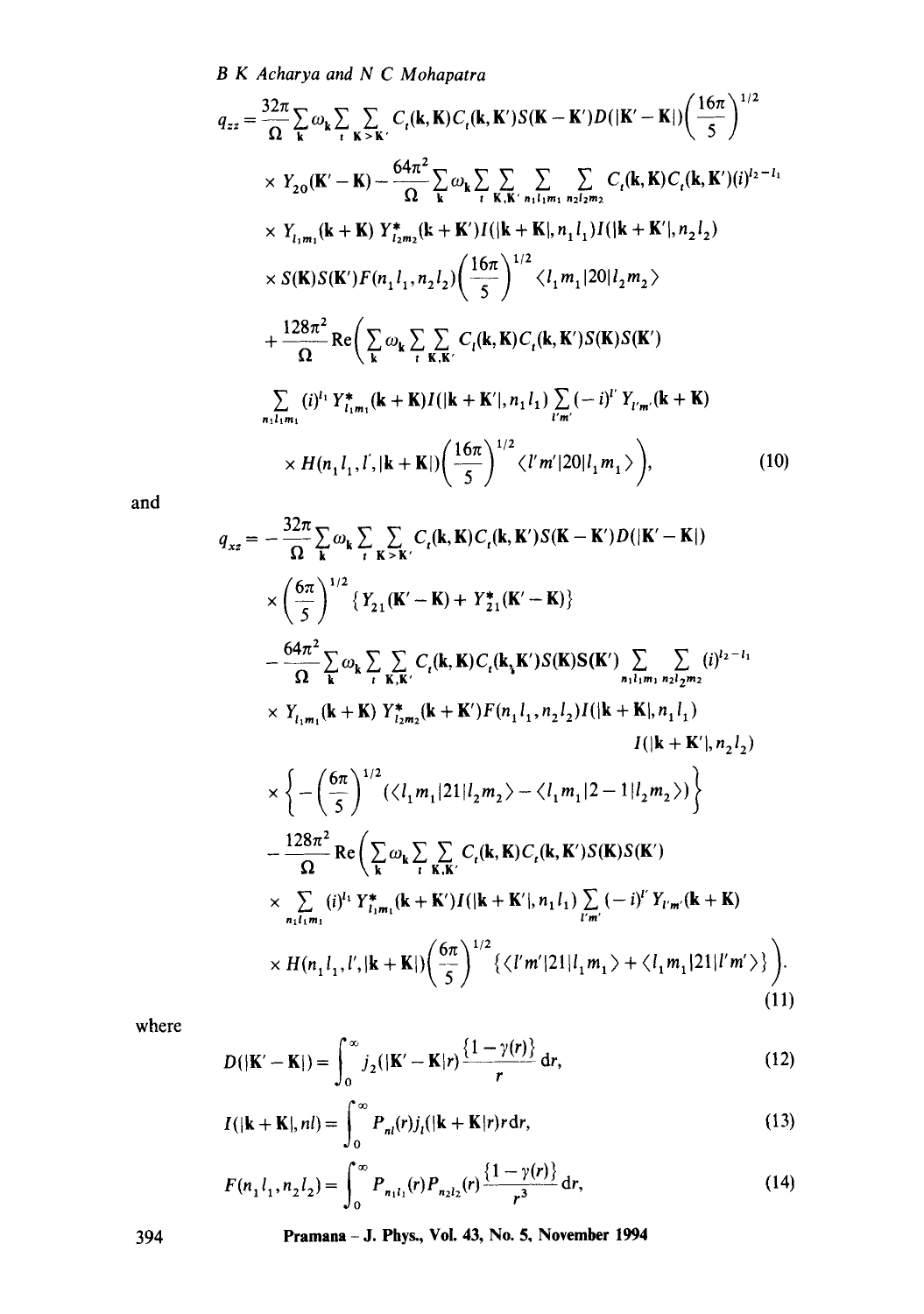*Electric field gradient in β-gallium* 

$$
H\{n_1 l_1, l', |\mathbf{k} + \mathbf{K}|\} = \int_0^\infty P_{n_1 l_1}(r) j_{l'}(|\mathbf{k} + \mathbf{K}|r) \frac{\{1 - \gamma(r)\}}{r^2} dr,
$$
\n(15)

and

$$
\langle l_1 m_1 | l_2 m_2 | l_3 m_3 \rangle = \int Y_{l_1 m_1}^*(f) Y_{l_2 m_2}(f) Y_{l_3 m_3}(f) \sin \theta \, d\theta \, d\phi \tag{16}
$$

The k-sums in (9)-(11) are taken over the irreducible part of the *BZ.* The first, the second and the third k-sums in each of the equations  $(9)$ - $(11)$  give respectively the contributions from the plane wave, tight binding and the hybrid (i.e. plane wave-tight binding and tight binding-plane wave) part of the integral in (7). The symbols  $\omega_k$ , t, S and i used in  $(9)$ ,  $(10)$  and  $(11)$  are respectively the weighting factor assigned to k point, the occupied band index, the structure factor and the imaginary number  $\sqrt{-1}$ . The functions  $Y_{lm}$ ,  $j_l$  and  $P_{nl}$  are the standard spherical harmonics, the spherical Bessel function of order *l* and the radial part of the atomic core function respectively. The latter is normalized according to the relation,

$$
\int_0^\infty P_{nl}^2(r) \mathrm{d}r = 1. \tag{17}
$$

The quantum numbers specifying the atomic core states are denoted by  $n, l$ , and  $m$ . The integrals in  $(12)$ - $(15)$  and  $(17)$  were evaluated using the standard 5-point numerical integration procedure after generating the corresponding integrands at 201 mesh points each, chosen in a logarithmic r scale,

$$
r_n = r_1 \exp(-(n-1)h)
$$
 with  $r_1 \approx 0.00097$  au and  $h = 0.05$  au.

The farthest distance up to which the integrations were carried out has the value  $r_{201} \simeq 21.45618$  au.

The angular integrals in (16), whose values for allowed angular momentum quantum numbers are tabulated by Tinkham [15] were used directly.

#### **3. Results and discussion**

In constructing the band wave functions  $\Psi_n$ , the atomic core functions used in the present work are those of Clementi [16]. In order to carry out the k-sum in  $(9)-(11)$ , 176 sample k points are suitably chosen in  $\frac{1}{4}$ th irreducible part of the *BZ*. For this purpose the wedge denoting the irreducible part of the *BZ* is divided into 176 volume elements, out of which 150 elements are parallelopipeds and the remaining 26 elements are triangular prisms. The k-vectors denoting the centroids of these elements are used as the representative points. To each k point so chosen, a weighting factor in proportion to the volume it represents is assigned. Thus, the effective number of k points chosen in the full *BZ* comes to 704. Energy and eigen functions are calculated at each of these 176 k-points. For this purpose the model wave function at each k point is expanded in 23 plane waves corresponding to the shortest 23 wave vectors,  $|k + K|$  for that k-point. Thus, the size of the matrix diagonalized at each k-point is  $23 \times 23$ . With this choice, convergence of energy and eigen functions is good. The energies of the occupied bands have converged to within 0.001 Ryd. We wish to remark here that a choice of more representative k points than 176 in irreducible part of *BZ* would, in principle, give more accurate result. But the computation time as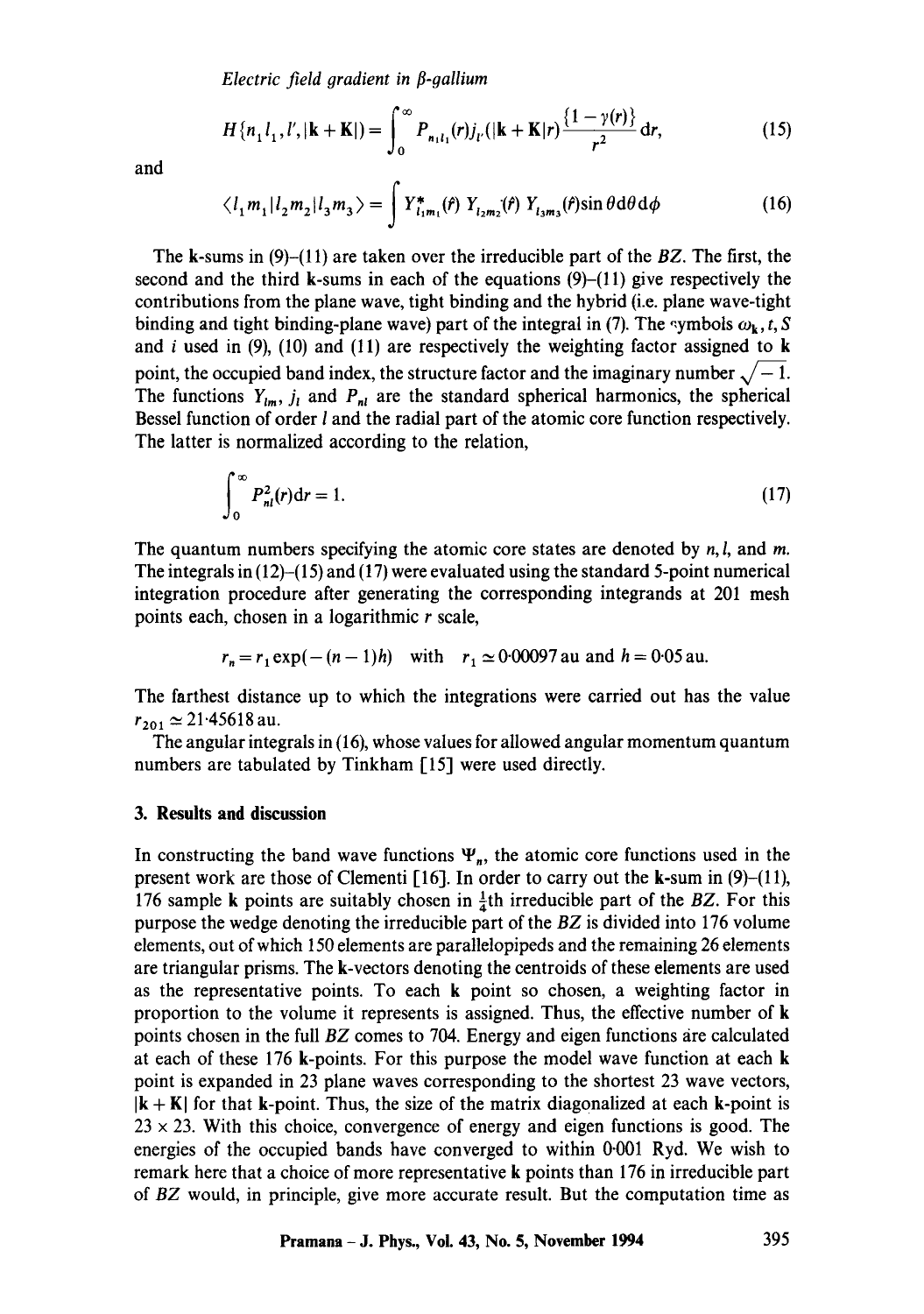well as the memory for storage of data increase many fold. From past experience as well as the the present calculation we have found that the accuracy of EFG with respect to variation in the number of **k** points is good to within  $1\%$  for the number of k-points choosen in the present work.

We have compared the results of the present band calculation with those of APW calculation [8]. Not only the shape of the bands but also the Fermi energy and the density of states  $\mathcal{N}(E_F)$  agree quite well. While the Fermi energy  $E_F$  in the present calculation, measured from the bottom of the band as zero of energy scale, turns out to be 0.784 Ryd, it is 0.807 Ryd in APW calculation [8]. The density of states  $\mathcal{N}(E_F)$ in the present calculation is found approximately (0.97  $\pm$  0.01)  $\mathcal{A}_{0}^{0}(E_{F})$ , where  $\mathcal{N}_{0}(E_{F})$ is the free-electron value. This compares well with the value of  $(0.96 \pm 0.04)$   $\mathcal{N}_0(E_F)$ obtained in APW calculation [8]. It also agrees reasonably well with density of states,  $\mathcal{N}(E_F) = (0.92 \pm 0.09) \mathcal{N}_0(E_F)$  deduced indirectly [8] from the measured values of the electron specific heat. In arriving at the measured value for the density of states, the effect of electron-phonon interaction has been duly taken into consideration [8]. The value of electron-phonon enchancement factor used [8] for this purpose is  $\lambda = 0.63$ .

There is however a minor discrepancy between the two calculations with regard to the filling of the fifth band. While in the APW calculation [8], the fifth band is vacant, in the present work, there is a small electron pocket in this band. The other band calculation in  $\beta$ -Ga is by Hunderi [7]. However, he had used the same form factor [12] as used in the present work but with a less number of basis functions and an approximate  $\beta$  equal to 90°. The details of  $E_F$  and  $\mathcal{N}(E_F)$  are however not available in ref. [7] for comparison with the present work.

Next we discuss the results of field gradients. Since the values of  $\gamma(r)$  for  $\beta$ -Ga in solid state are not available, the integral in (12), (14) and (15) have been evaluated by assuming  $y(r)=0$ . This assumption would lead to a negligible error in the contribution to EFG arising from the tight binding part of the band wave functions. This is so because in the region (see integrals  $(14)$  and  $(15)$ ) where the amplitude of the tight-binding function is large,  $\gamma(r)$  is small and where  $\gamma(r)$  is large the amplitude of atomic wave function is negligible. The plane wave (PW) contribution, on the other hand, is likely to be significantly affected on account of the relatively long range nature of plane wave states (see integral (12)) and the saturation value of  $\gamma(r)$  at large r. In the absence of solid state  $\gamma(r)$ , we have estimated the shielding for the PW contribution as follows. The shielded PW contribution to  $q_{xx}$ ,  $q_{zz}$  and  $q_{xz}$  are calculated using the available [17] free-ion  $\gamma(r)$ . From these the ratios of the shielded to the corresponding unshielded  $(r(r) = 0)$  PW contributions are obtained. These are found to be approximately 1.76, 1.96 and 0.55 for  $q_{xx}$ ,  $q_{zz}$  and  $q_{xz}$  respectively. To get the corresponding numbers in the solid state, that is, the ratios of the shielded plane wave contributions using solid-state  $(1 - \gamma(r))$  to the corresponding unshielded PW contributions, we have used the approximation,

$$
\left\{1-\gamma(r)\right\}_{\text{solid}} \approx \left\{1-\gamma(r)\right\}_{\text{free-ion}} \frac{\left(1-\gamma_{\infty}\right)_{\text{solid}}}{\left(1-\gamma_{\infty}\right)_{\text{free-ion}}}
$$
\n(18)

and used this in the integral (12) to obtain the shielded PW contribution in solid state. This approximation is very good at large distance where  $\gamma(r)$  is nearly a constant equal to the value of  $\gamma_{\infty}$  for the respective system. From this approximation, it is easy to see that the shielding factors, that is, the ratios of the shielded PW contribution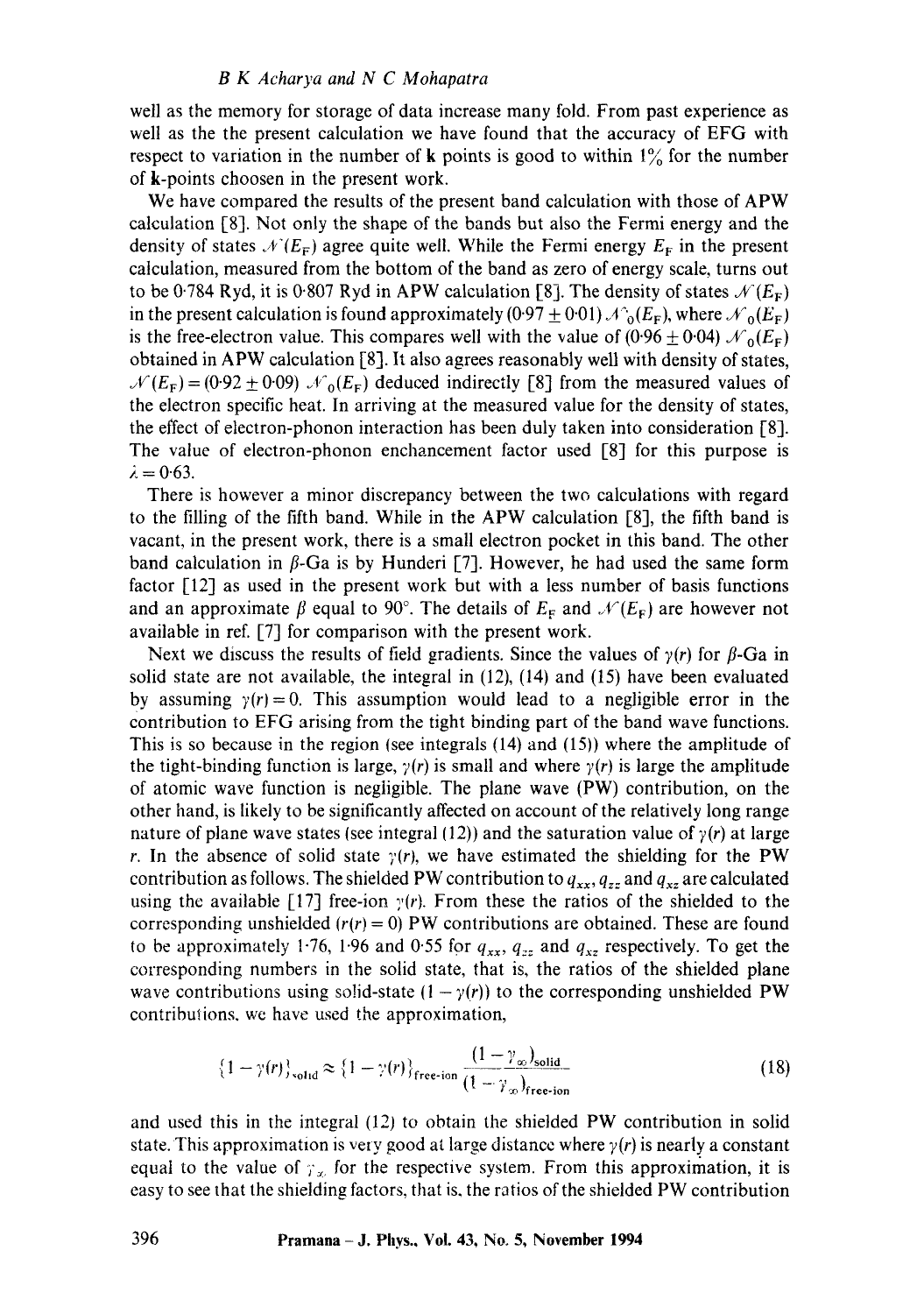#### *Electric field gradient in fl-gallium*

using solid state  $(1 - \gamma(r))$  to the unshielded PW contribution are approximately equal to the product of  $(1 - \gamma_{\infty})_{\text{solid}}/(1 - \gamma_{\infty})_{\text{free-ion}}$  and the corresponding shielding factors obtained using free-ion  $(1 - \gamma(r))$ .

The ionic contributions to EFG, as previously stated, are taken from the work of Lodge [61 with the following modifications. The cartesian axes chosen in the present work are different from those of Lodge  $[6]$  who had taken x and z axes parallel to e and b axes respectively. Therefore his results needed to be transformed to our coordinate system. Secondly, the free-ion value of the antishielding factor  $\gamma_{\infty}$  used by Lodge [6] was replaced by the value of  $\gamma_{\infty}$  appropriate to the solid state. The latter taken from the work of Schmidt *et al*  $\lceil 18 \rceil$  is equal to  $-16.986$ .

We wish to remark here that in evaluating the ionic contribution the point-ion approximation has been used for all the distant ions than the one at whose site EFG is required. This is a reasonably good approximation considering the fact that the overlap of the spherical cores of the distant ions with that of the ion in question is negligible. The effect arising from the deformation of the core of the ion in question by the distant ions and the nuclear quadrupole moment has however been included through the Sternheimer antishielding factor. But the contribution to EFG due to the induced multipoles of the deformed cores of the distant ions, which is expected to be small has been neglected.

The components of EFG tensor in the chosen axes system arising from the lattice ions as well as the band electrons are listed in table 1. The net EFG tensor is diagonalized and the principal components  $q_{xx}$ ,  $q_{yy}$  and  $q_{zz}$  are identified according to the criterion,

$$
|q_{xx}| \leqslant |q_{yy}| \leqslant |q_{zz}|.\tag{19}
$$

The asymmetry parameter is calculated using the relation,

$$
\eta = \frac{q_{XX} - q_{YY}}{q_{ZZ}}\tag{20}
$$

The pure quadrupole resonance frequency is related [2] to  $q_{ZZ}$  and  $\eta$  by

$$
v = \frac{e^2 q_{ZZ} Q}{2h} \left( 1 + \frac{\eta^2}{3} \right)^{1/2}
$$
 (21)

where  $e, h$  and  $Q$  are respectively the charge on electron, Planck's constant and the quadrupole moment of the nucleus in question. For the isotope <sup>69</sup>Ga,  $Q = 0.168$ barns [6].

Each component of electronic EFG tensor in table 1 consists of a sum of contributions from a pure plane wave part and a non-plane wave part of the band wave function  $\Psi_n$ . As discussed in ref. [13], the non-plane wave part has been further split into a sum of  $s - d$ ,  $p - p$ ,  $d - d$  type terms depending on the angular momentum of tight-binding states involved in these contributions and a 'distant' term arising from the  $l=0$  component of the charge distribution on all the other lattice sites than the one in question. The PW and the none plane wave type contributions are summarized in table 2. It may be noted from this table that for each component of EFG, the  $p-p$  term has the largest magnitude. This is understandable because, the p-orbitals give rise to the most asymmetric charge distribution. Now coming back to table 1, one notices that between the two diagonal components  $q_{xx}$  and  $q_{zz}$  of the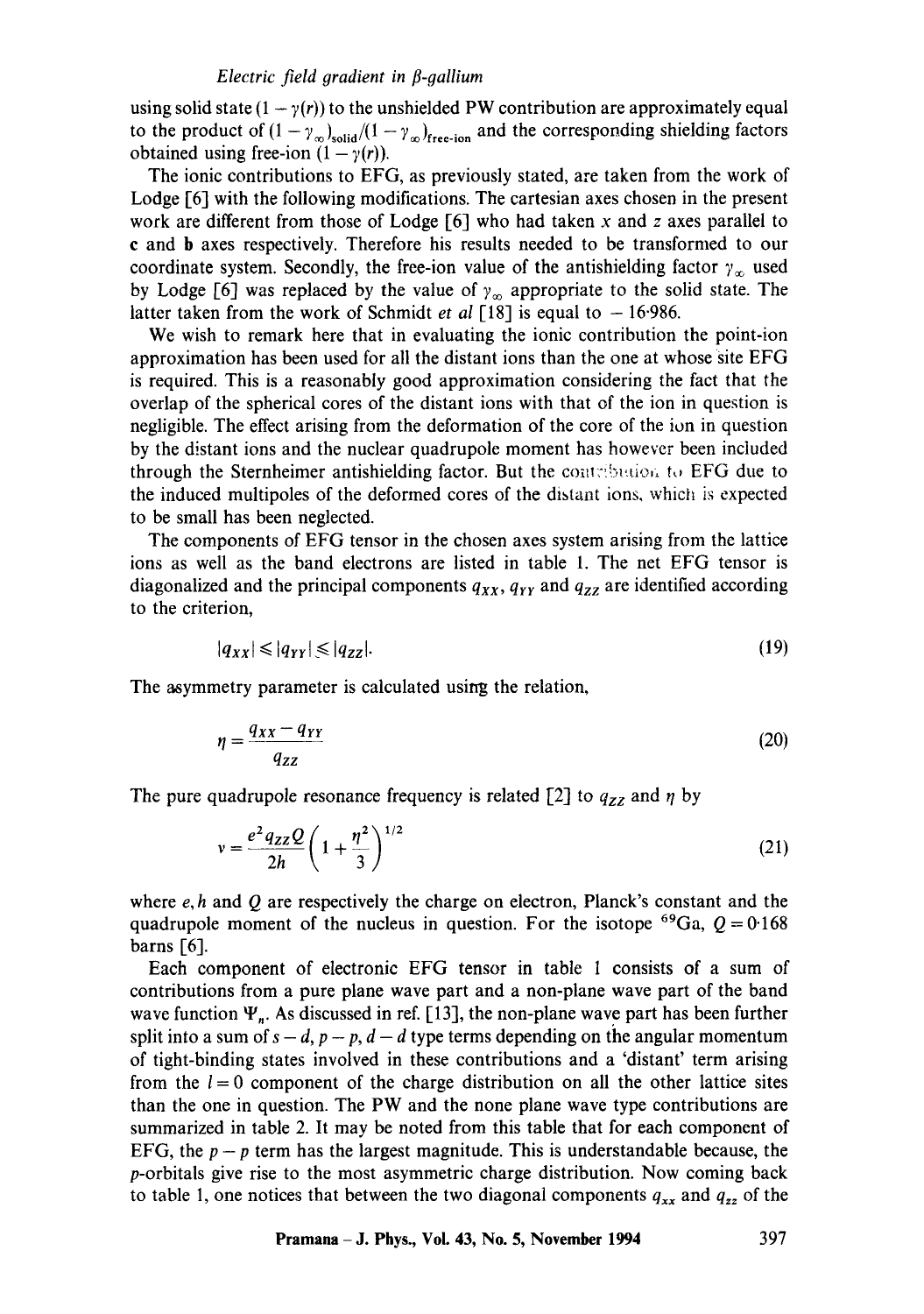**Table** 1. Components of EFG tensor in crystal axes system. All the EFG's are expressed in atomic units.

| Contribution | $q_{xx}$   | q <sub>22</sub> | $q_{\star}$ |
|--------------|------------|-----------------|-------------|
| Electronic   | $-0.29488$ | 0.16284         | 0.00289     |
| <b>Ionic</b> | 0.04478    | $-0.12373$      | 0.00786     |
| Total        | $-0.25010$ | 0.03911         | 0.01075     |

**Table 2.** Electronic contibution to various components of EFG tensor in  $\beta$ -Ga. All the EFG's are expressed in atomic units.

|          | PW         | $s-d$      | $p - p$    | $d-d$      | dist.      | total    |
|----------|------------|------------|------------|------------|------------|----------|
| $q_{xx}$ | $-0.01789$ | -000540    | $-0.26444$ | $-0.00792$ | 0.00082    | -0-29488 |
| $q_{zz}$ | 0.05615    | $-0.00002$ | 0.10261    | 0.00635    | $-0.00225$ | 0.16284  |
| $q_{xz}$ | $-0.00097$ | 0.00045    | 0.00292    | 0.00035    | 0.00014    | 0.00289  |

**Table** 3. Net EFG, asymmetry parameter and pure quadrupole resonance frequency in  $\beta$ -Ga at 248 K. The EFGs are expressed in atomic units and the resonance frequency in MHz.

| Theory   |       |          | Expt. <sup>a</sup> |       |       |
|----------|-------|----------|--------------------|-------|-------|
|          | η     | ν        | lal                |       | lνl   |
| $-0.250$ | 0.684 | $-5.318$ | 0.247              | 0.305 | 4.952 |

aThese data are taken from [2] after interpolation.

electronic contribution, the former is larger in magnitude than the latter. This suggests that the electron distribution around x-axis is more compact and localized than in the *yz* plane. The ionic contributions, on the other hand, show an opposite trend.

Table 3 summarizes the experimental  $[2]$  and the theoretical results for the field gradient, asymmetry parameter and the resonance frequency at 248 K. The experimental data listed are the results of interpolation made from the temperature dependent data given in ref. [2]. The experimental EFG has been deduced by using the prue quadrupole resonance frequency and the asymmetry parameter in (21).

A comparison of data in table 3 shows that the magnitudes of the calculated quadrupole resonance frequency and the net EFG agree with experiment to within 7% and 2% respectively. There is however discrepancy with respect to the sign of the EFG and the magnitude of  $\eta$ . While theory gives negative sign, experiment [3] predicts a positive sign for the net EFG. The latter prediction is based on the quadrupole anomaly data [3] and the sign of the anisotropic Knight shift in  $\beta$ -Ga [2]. We offer the following plausible explanations for the said discrepancy.

In order to see whether the approximate shielding factor used in the present work for the PW contribution could be responsible for the discrepancy, we have calculated the net EFG q and  $\eta$  for three sets of progressively increasing shielding factors. The results are summarized in table 4. In this table the first row refers to free-ion shielding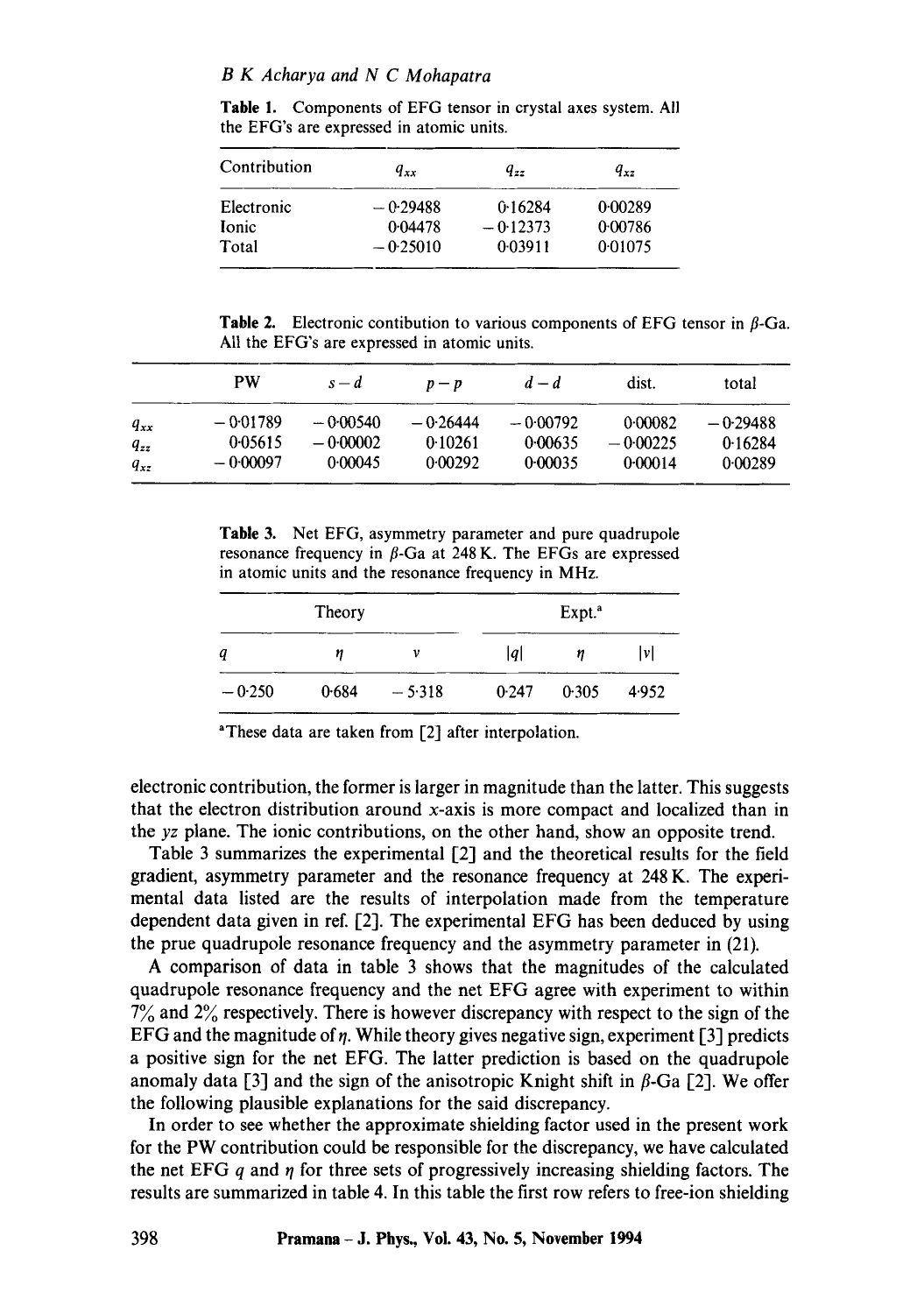#### *Electric field gradient in E-gallium*

Table 4. Variation in the EFG and asymmetry parameter with the change in the shielding factors of the *xx, zz* and *xz* components of the plane wave contribution. The EFGs are expressed in atomic units.

| Components |      |      |          |       |  |
|------------|------|------|----------|-------|--|
| xх         | ZZ   | xz   | a        | η     |  |
| 1.76       | 1.96 | 0.55 | $-0.244$ | 0.842 |  |
| 2.75       | 3.07 | 0.85 | $-0.250$ | 0.684 |  |
| 5.28       | 5.88 | 1.62 | $-0.267$ | 0.319 |  |

factor, the second row gives the shielding factors used in the present work and are obtained by multiplying the corresponding free-ion shielding factors by the ratio  $(1 - \gamma_{\infty})_{\text{solid}}/(1 - \gamma_{\infty})_{\text{free-ion}}$ . The third row lists a set of shielding factors which give  $\eta$ and the magnitude of  $q$  very close to the corresponding experimental values. It may be noted that in all these cases, in spite of variation in shielding factors, the sign of the net EFG is negative with negligible variation in magnitudes. The asymmetry parameter, on the other hand, varies appreciably. So we conclude that any uncertainty in the PW shielding factor may not account for the sign reversal of the net EFG. On the other hand, there are reasons to believe that this discrepancy may owe its origin to the theoretical value of quadrupole anomaly [4] and the experimental value of anisotropic Knight shift [2], both of which were used in predicting the sign of the experimental EFG as positive.

As to the quadrupole anomaly, eq. (12) of Pyykkö [4] which has been used in obtaining the expression for the pseudo quadrupole contribution does not hold for  $\beta$ -Ga since the latter does not have a three fold or higher rotational symmetry axis, a condition for the validity of the said equation. Secondly and more importantly, the experimental [2] deduction of anisotropic Knight shift K' from the relation,  $K(\theta) = K_{iso} + \frac{1}{2}K'$  (3 cos<sup>2</sup> $\theta$  - 1) may be erroneous in  $\beta$ -Ga as the latter is neither axially symmetric nor the principal axis of its Knight shift tensor is coincident with  $q_{zz}$ , the two requirements for the validity of the above relation. Hence the sign of K' determined in experiment  $[2]$  may not be reliable and therefore all subsequent analysis using  $K'$  for the prediction of the sign of EFG may fall apart. In order to settle the discrepancy in the sign of the EFG, it is therefore suggested that more direct measurement of the sign than deducing it from the quadrupole anomaly data be performed. The procedure of time-differential-perturbed-angular-correlation (TDPAC) involving  $\beta$ - $\gamma$  correlation [19] and the one that uses Mössbauer spectroscopy (MS) [20] may be used for the direct measurement of the sign of the EFG.

It is hoped that the shielding factors in the third row of table 4, which give better values of q and  $\eta$  may result if the values of  $\gamma(r)$  appropriate to the solid state are used in the calculation of EFG.

## **4. Conclusion**

In conclusion, we state that the model potential calculation gives the magnitude of EFG and the quadrupole resonance frequency in  $\beta$ -Ga in good agreement with experiment. The results, particularly the asymmetry parameter are expected to